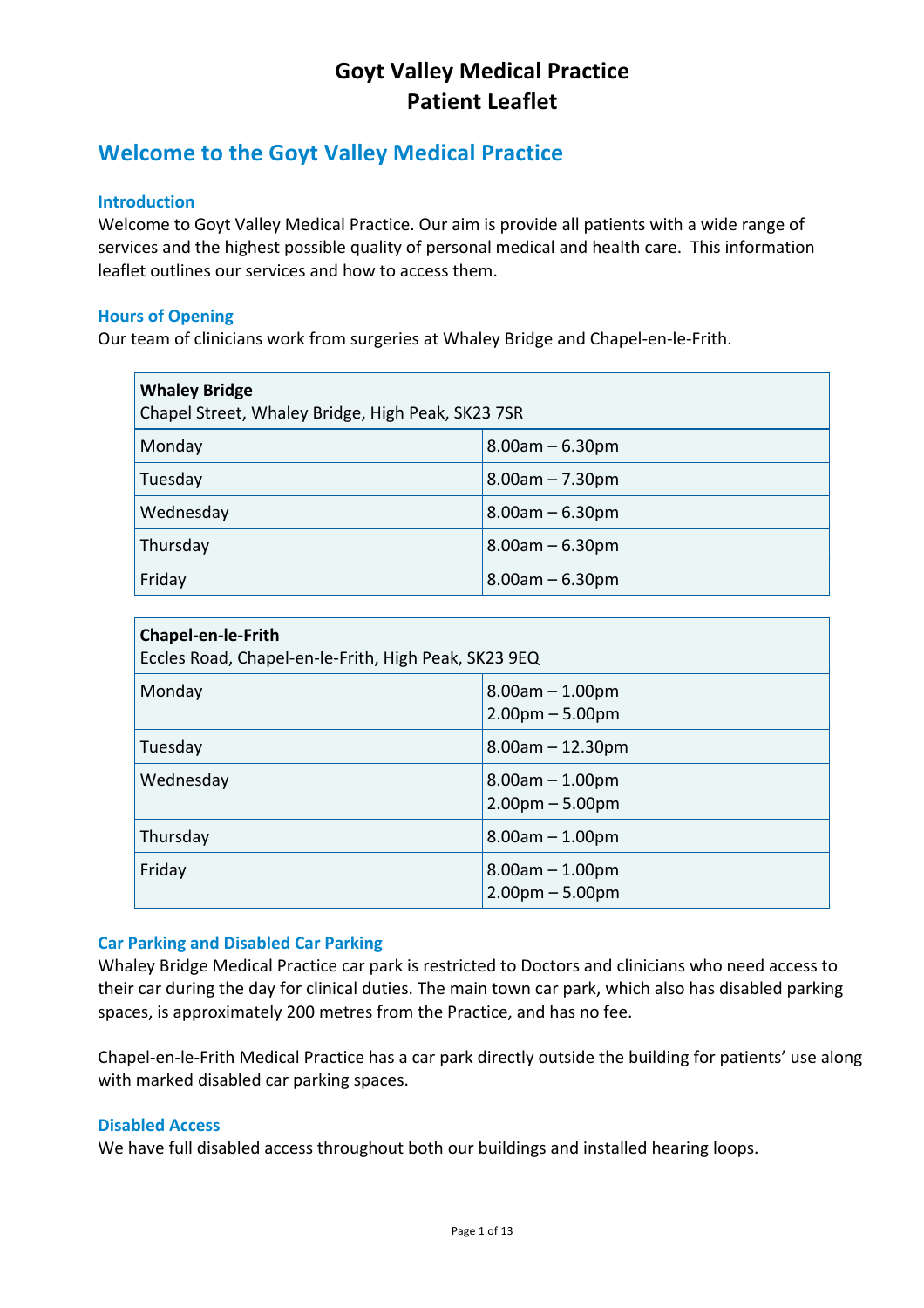#### **Prams,
Pushchairs
and
Bikes**

In line with fire regulations, we are unable to allow patients to bring prams, pushchairs or bikes into the surgeries. Bike stands are available at the front door. Prams and pushchairs can be left in the entrance
porch.

#### **Smoking**

Smoking
is
not
permitted
in
either
Practice
building.

#### **Mobile
Phones**

In consideration of other patients in the surgery, please ensure your mobile phone is switched off. If you
need
to
make
a
telephone
call,
you
may
use
your
mobile
phone
in
the
entrance
porch.

#### **Baby
Changing
and
Feeding**

Nappy changing facilities are available at both sites. If you would prefer a private area to feed your baby,
our
staff
will
do
their
best
to
assist.

#### **Holidays
and
Days
of
Closing**

Both
sites
are
closed
on
all
public
bank
holidays.

Training
for
Practice
employees
occurs
on
the
second
Wednesday
of
most
months.
The
surgeries close
from
1pm.

Telephone calls to the Practice on these afternoons are handled by Derbyshire Health United.

#### **Appointments**

For an appointment at either Whaley Bridge or Chapel-en-le-Frith, please telephone our main switchboard
number
on
01663
735112.

Appointments are available on the day or in advance (up to four weeks).

- On the day appointments are available between 8.00am and 10.00am.
- **Advance**appointments
are
available
after
10.00am.

The Receptionist will tell you if your appointment is at Whaley Bridge or Chapel-en-le-Frith.

Appointments with a Doctor, Nurse Practitioner or Pharmacist are in 10 minute slots for a single medical condition. Please try not to exceed this time. If you need to discuss a more complex medical condition
you
may
be
required
to
make
a
further
appointment.

Appointments are always in demand; if you are unable to keep an appointment please let us know **as
soon
as
possible**.

Consultations to discuss medication should usually be made with the Pharmacist and not the Doctor.

#### **Triage**

If a same day appointment is unavailable, and depending on the urgency of your medical condition, the
Receptionist
will
arrange
for
a
Doctor
or
Nurse
Practitioner
to
contact
you
by
telephone.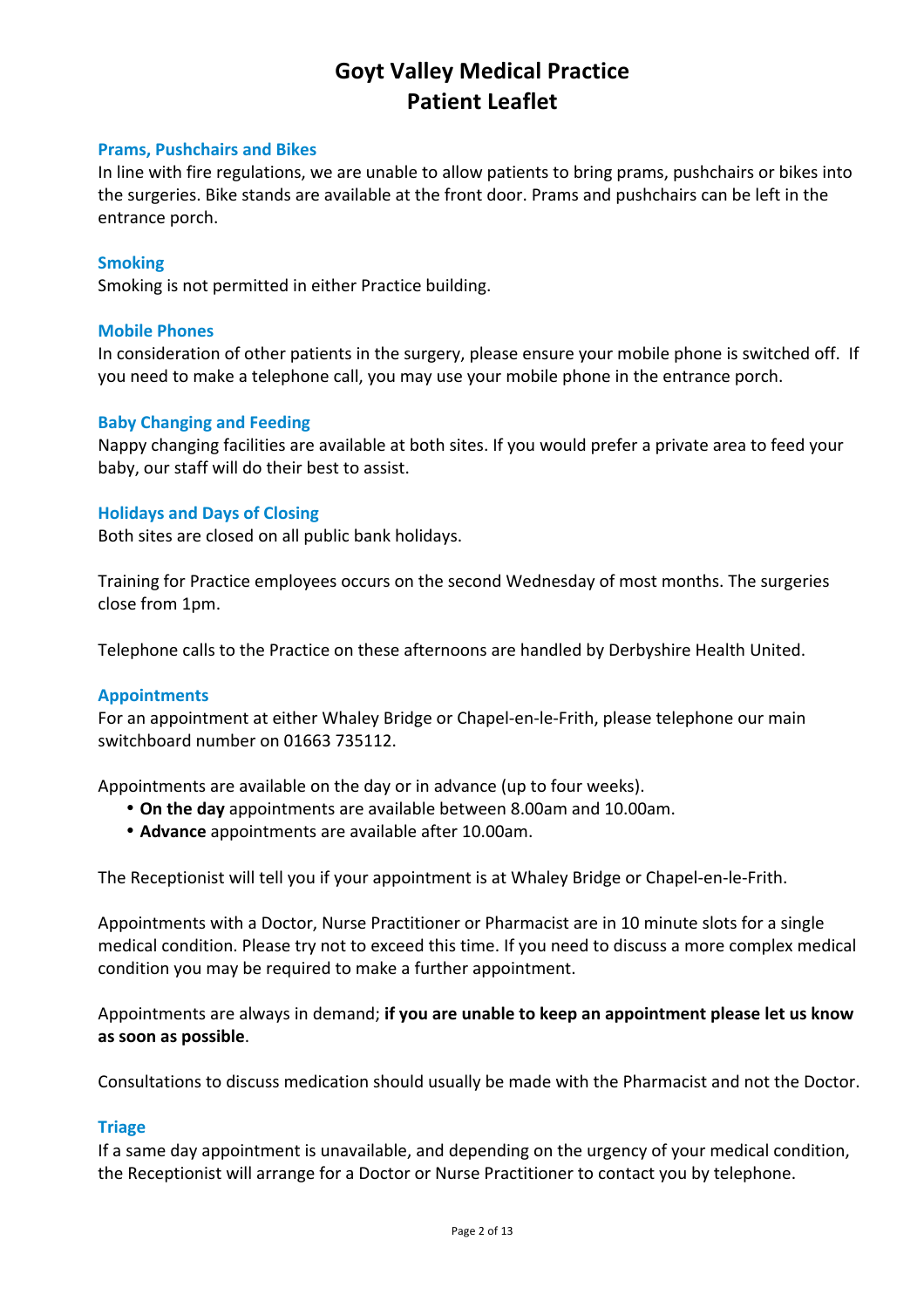#### **Home
Visits**

Please attend the Practice whenever possible. Home visits are for patients who are too ill or infirm to attend. Requests for home visits should be telephoned before 10.00am, giving the Receptionist an indication of the problem and the urgency.

#### **Out‐of‐Hours**

If you require urgent out-of-hours medical attention, attend the Urgent Care Centre on Hyde Bank Road
in
New
Mills.
The
service
operates:

- 6.00pm‐10.00pm:
weekdays.
- 9.00am‐10.00pm:
weekends/public
bank
holidays.

Outside of these hours, dial the NHS helpline on 111 if:

- You need medical help fast, but it's not a 999 emergency.
- You think you need to go to Accident & Emergency (A&E) or another NHS urgent care service with a problem that is not life-threatening.
- You require health information or reassurance about what to do next.

The service is staffed by a team of fully trained advisers, supported by experienced Nurses. They will ask questions to assess your symptoms, give you the healthcare advice you need and direct you
to
the
right
local
service
as
quickly
as
possible.

#### **Out‐of‐Hours
Emergencies**

#### For life-threatening situations you should attend A&E immediately, or call 999 for an ambulance.

The
nearest
A&E
units
are:

- **Macclesfield
District
General
Hospital** Victoria
Road,
Macclesfield,
Cheshire,
SK10
3BL 0800
161
3997
- **Stepping
Hill
Hospital** Poplar
Grove,
Hazel
Grove,
Stockport,
Cheshire
SK2
7JE 0161
419
5678

#### **On‐line
Services
–
Patient
Access**

Pre-bookable appointments or repeat prescriptions requests can also be made on-line via the Patient Access portal. If you are over 16 years of age and wish to register for this service, please ask the Reception team who will require photographic identification. More details are also available on the Practice
website.

#### **New
Patients**

You may register with the Practice if you are resident in our area for three months or more. If we are unable
to
register
you,
we
will
tell
you
why.

Your registration will be with the Practice. We can record a preferred Doctor for your consultations. You may also request to receive certain services e.g. from a male or female Doctor. Please understand that we may not be able to accommodate your requests due to e.g. part-time working,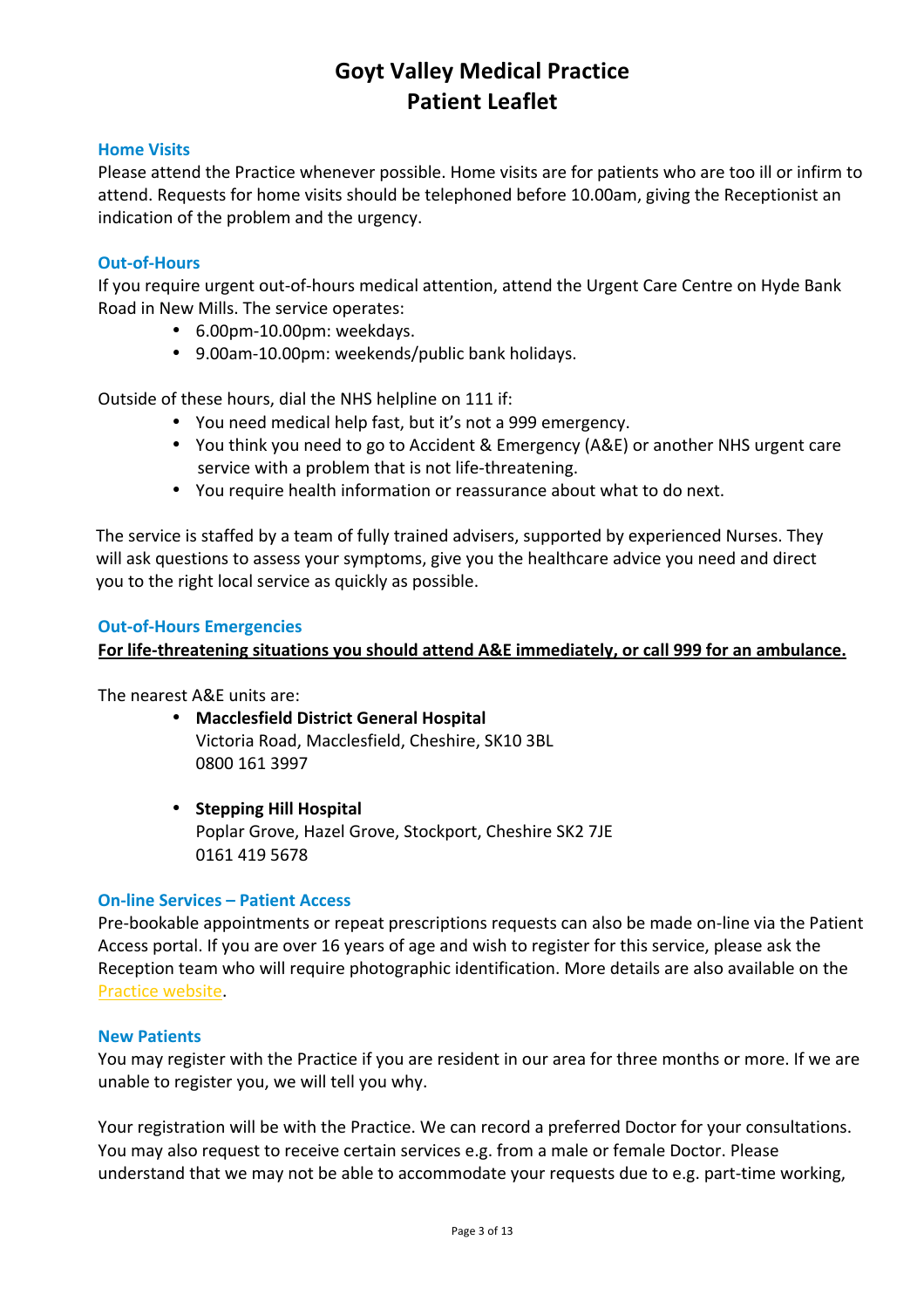clinical
rotas,
absence,
or
where
the
preferred
practitioner
does
not
provide
the
service.
All
newly registered
patients
over
the
age
of
five will
be
given
a
New
Patient
Health
Questionnaire
to
complete and return to the Practice.

#### **Visitors
and
Temporary
Residents**

If you are visiting, or are temporarily resident in our area for up to three months, you are not able to register,
but
consultations
and
treatment
are
available
to
you.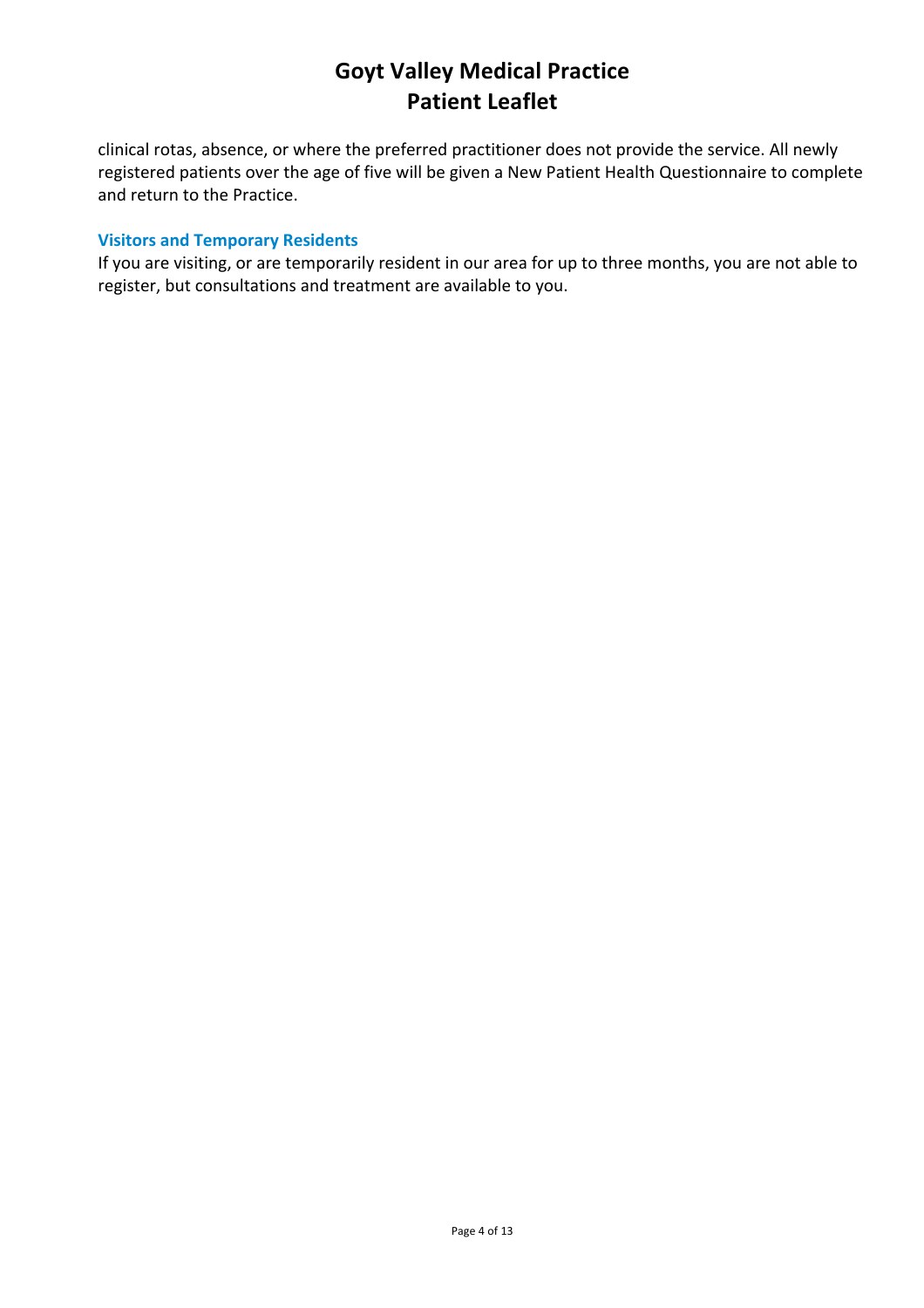## **Practice
Team**

Doctors Holderness, Grue and Taylor work in partnership. A diverse healthcare team helps maintain a range of services to patients. The Practice also has access to a large team of healthcare professionals including local specialists, visiting hospital consultants, local pharmacists, opticians and social
services.

#### **Doctors
and
Professional
Details**

| Doctor Jane Holderness: | MB ChB 1984 University of Manchester |
|-------------------------|--------------------------------------|
| Doctor Ian Grue:        | MB BS 2003 University of London      |
| Doctor Sophie Taylor:   | MB ChB 2010 University of Liverpool  |

#### **Nurse
Practitioners**

Nurse Practitioners diagnose, refer and prescribe for patients. For a new medical condition patients are usually offered an on the day appointment with a Nurse Practitioner.

#### **Practice
Nursing**

Practice Nurses provide wide-ranging services and clinics including Asthma, blood pressure, cervical smears,
child
health
and
immunisations,
cholesterol
checks,
contraceptive
injections,
COPD, diabetes,
hypertension,
osteoporosis,
pre‐school
immunisations
and
smoking
cessation.

When making an appointment to see a Practice Nurse, please provide the Receptionist with brief information regarding the reason; this will ensure you are given an appointment in the appropriate clinic.

#### **District
Nurses**

Our District Nurses visit housebound patients and also provide a clinic at the Whaley Bridge. Their services include advice, assessment and treatment in wound care, continence, nursing care, cancer care and leg ulcer care. They liaise closely with social services, Macmillan Nurses, the Community Rehabilitation team, specialist diabetic Nurses and voluntary agencies.

#### **Healthcare
Assistants**

The
Healthcare
Assistants
undertake
phlebotomy,
hypertension
and
ECG
checks.

A
Doctor
or
Nurse Practitioner
will
refer
you
for
these
tests
if
required.

#### **Midwives**

The midwifery team provides a weekly ante- and post-natal clinic at Whaley Bridge.

#### **Pharmacist**

The
Pharmacist
is
based
at
Whaley
Bridge
and
is
available
for
consultations
regarding
medication queries
and
advice.

#### **Medical
Students**

Occasionally, medical students may be in attendance to promote their training under the supervision of our Doctors. A student will only attend your consultation with your agreement.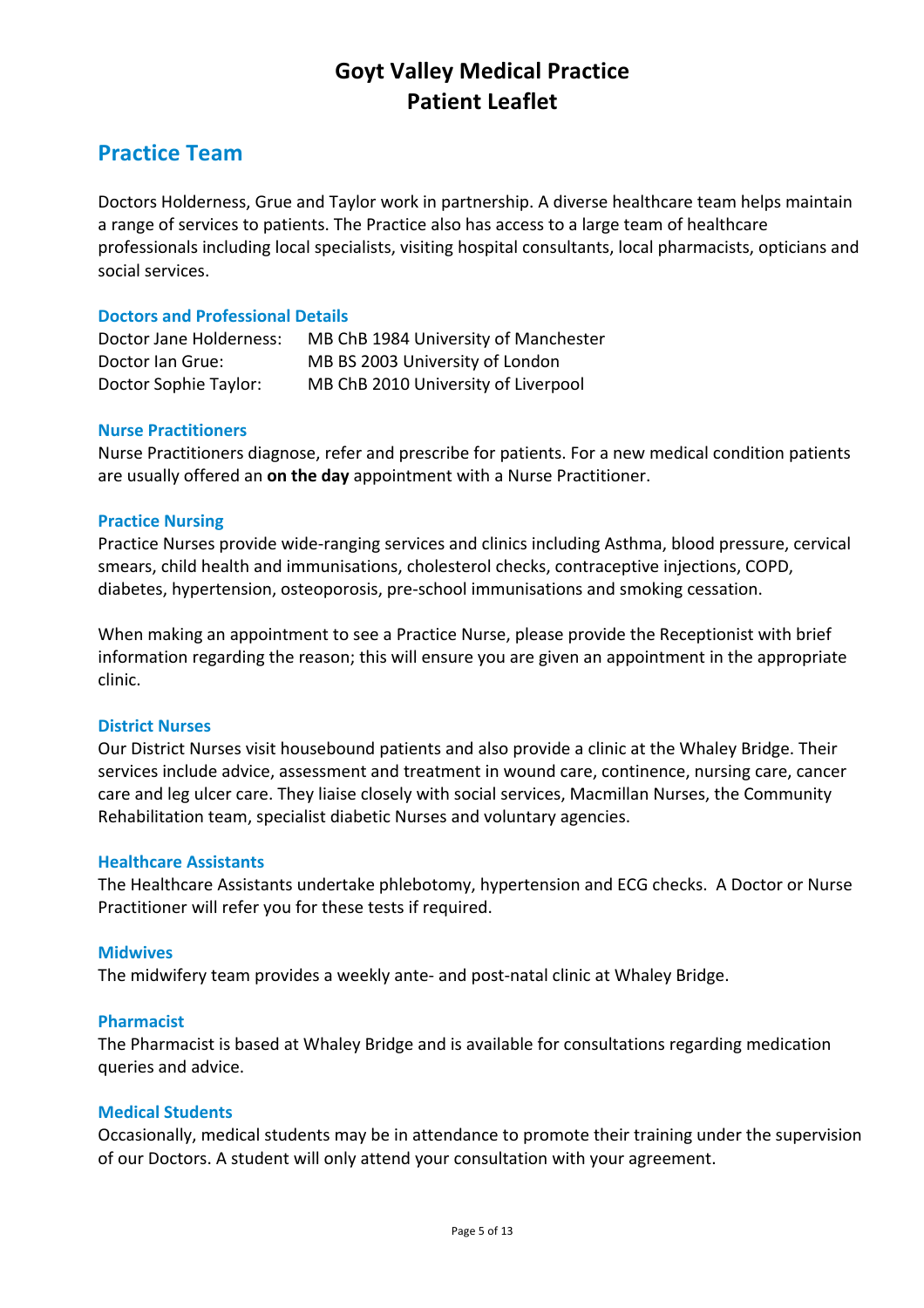#### **Practice
Administration
Team**

Practice Manager: Katherine Freeman

The Administration/Reception team closely support the work of the clinical staff by undertaking a wide range of reception and administrative tasks overseen by the Practice Manager.

If you require advice regarding difficulty with an existing appointment or a hospital referral, please speak with a member of the Administration/Reception team. Please do not make an appointment to see
a
Doctor.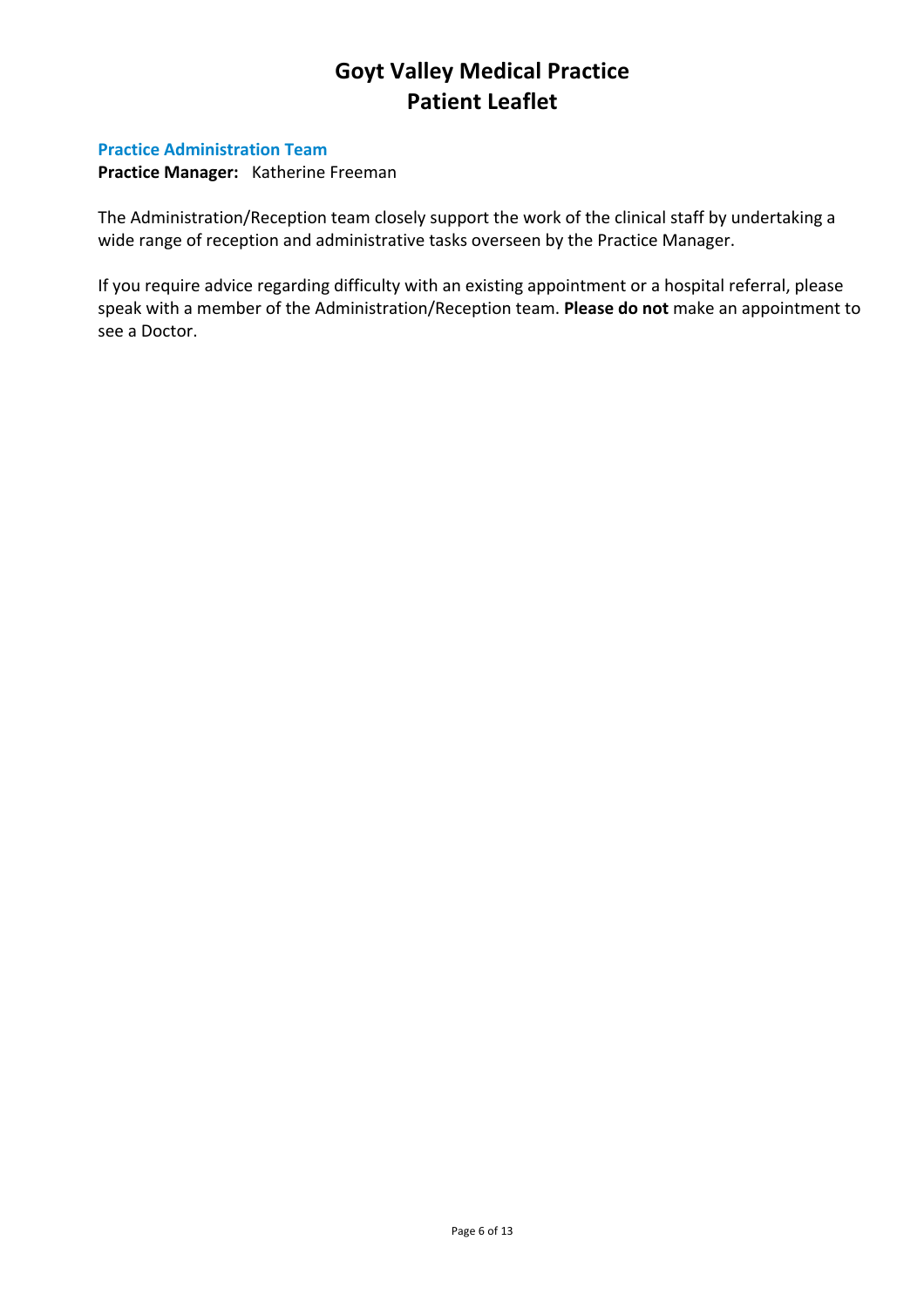## **Clinics
&
Services**

#### **Chaperones**

If you require a chaperone to attend your consultation, please make the request when booking your appointment
to
ensure
the
service
can
be
provided.

#### **Patient
Transport**

If you require non-emergency ambulance transport to attend healthcare appointments, contact the East Midlands Ambulance Service on 0300 300 3434 as soon as possible in advance of the appointment.

Ambulance transport is available if you require medical or mobility support and you have no other means of getting to the appointment. You will be asked a few questions to determine your eligibility and
to
ensure
the
correct
transport
is
booked
for
you.

#### **Repeat
Prescriptions**

Should
you require
medication
on
a
regular
basis,
your
Doctor
will
arrange a
Repeat
Prescription Order
Form.

Please
follow
these
steps:

- 1. When you require medication, complete the Repeat Prescription Order Form and put it into the
'Prescriptions'
box
at Reception.
- 2. Ensure you request a repeat prescription **before** you run out of medication, and especially prior
to
holiday
periods.
- 3. If
appropriate,
the
Doctor
will
write
a
prescription which
you
can
collect
from
Reception after 48
hours\*.
- 4. You
will
be
required
to
see
your
Doctor
occasionally
for
a
medication
review.
- 5. Prescription requests cannot be taken over the telephone for patient safety reasons.

\*excludes
Saturdays,
Sundays
and
bank
holidays.

It is also possible to request prescription collection from four local pharmacies on the Repeat Prescription Order Form; however it may take longer for this service. This excludes Peak Pharmacy, High
Street,
Chapel‐en‐le‐Frith.

The pharmacies also offer a free repeat prescription service, which enables you to collect your medication on or after the date shown on the card that they will give you.

Your repeat prescriptions will also be listed on the on-line Patient Access portal, if you have registered
for
this
service.

#### **Obtaining
Test
Results**

Some test results are available by telephoning the Reception team. If the Receptionist is not able to discuss your result, they will make an appointment for a consultation with your Doctor.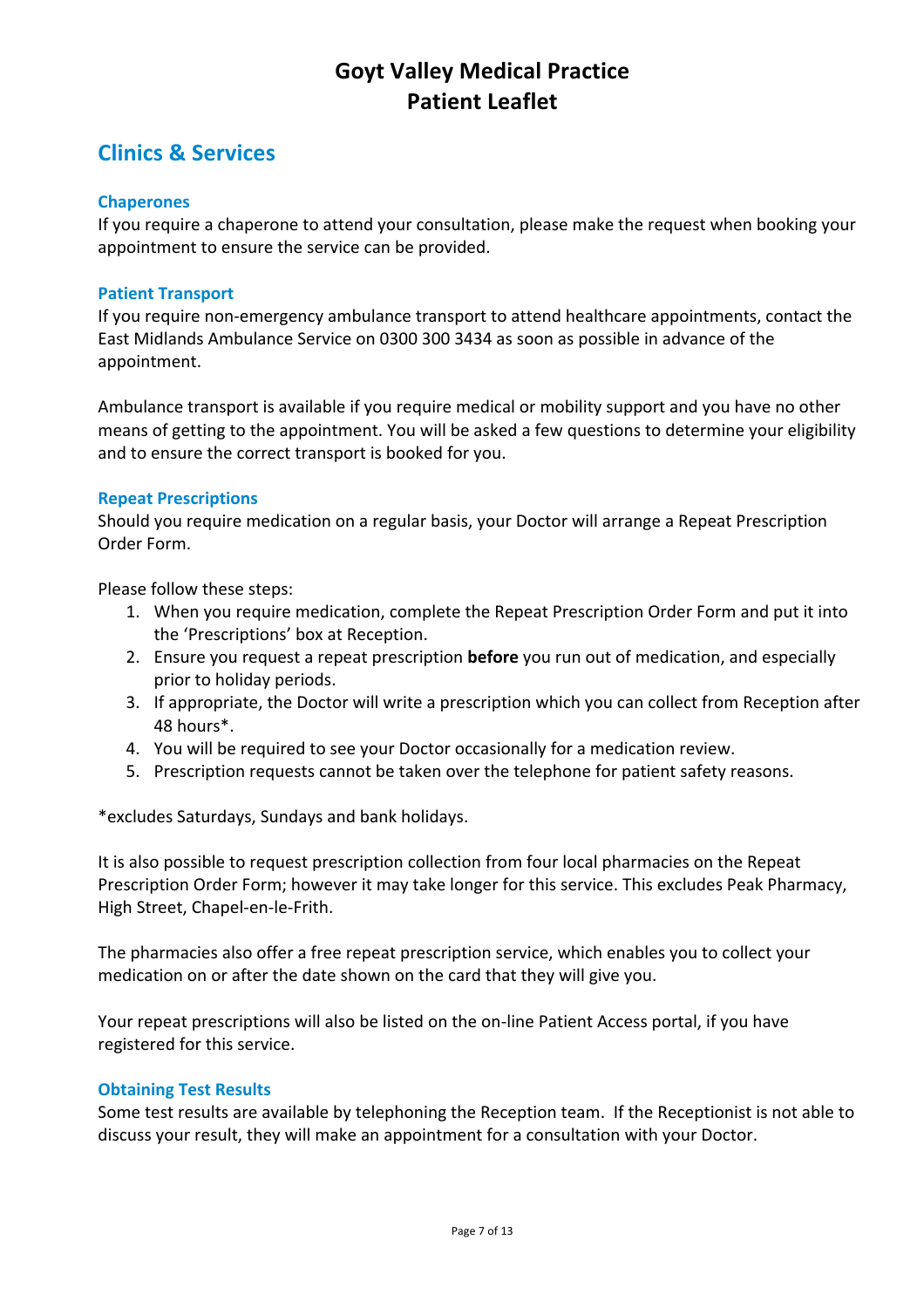#### **Non‐NHS
Medicals**

Should
you
require
a
special
medical
examination
(e.g.
for
working
abroad,
Camp
America,
driving etc.); please speak to the Reception team.

#### **'Flu
Vaccinations**

From September each year we offer 'flu vaccinations to patients at risk; e.g. patients over the age of 65, asthmatics, diabetics or those whose immune systems are suppressed. If you would like a 'flu vaccination,
please
ask
one
of
our
Nurses
or
Receptionists
for
further
details.

#### **Medical
Certificates/Sick
Notes**

Medical
certificates
for
work‐related
purposes
are:

- Not provided for minor ailments (e.g. colds, sore throats, stomach upsets).
- Not issued within the first week of sickness or for medical conditions lasting less than 5 days.
- Not available for an illness reported after the event, and where there is no previous recorded history
of
the
condition.
- Not available for non-medical conditions.

#### **Medical
Endorsements**

If you require a Doctor's endorsement, please discuss your requirements with a Receptionist. Please allow two weeks for completion. Note that there is a charge for this service.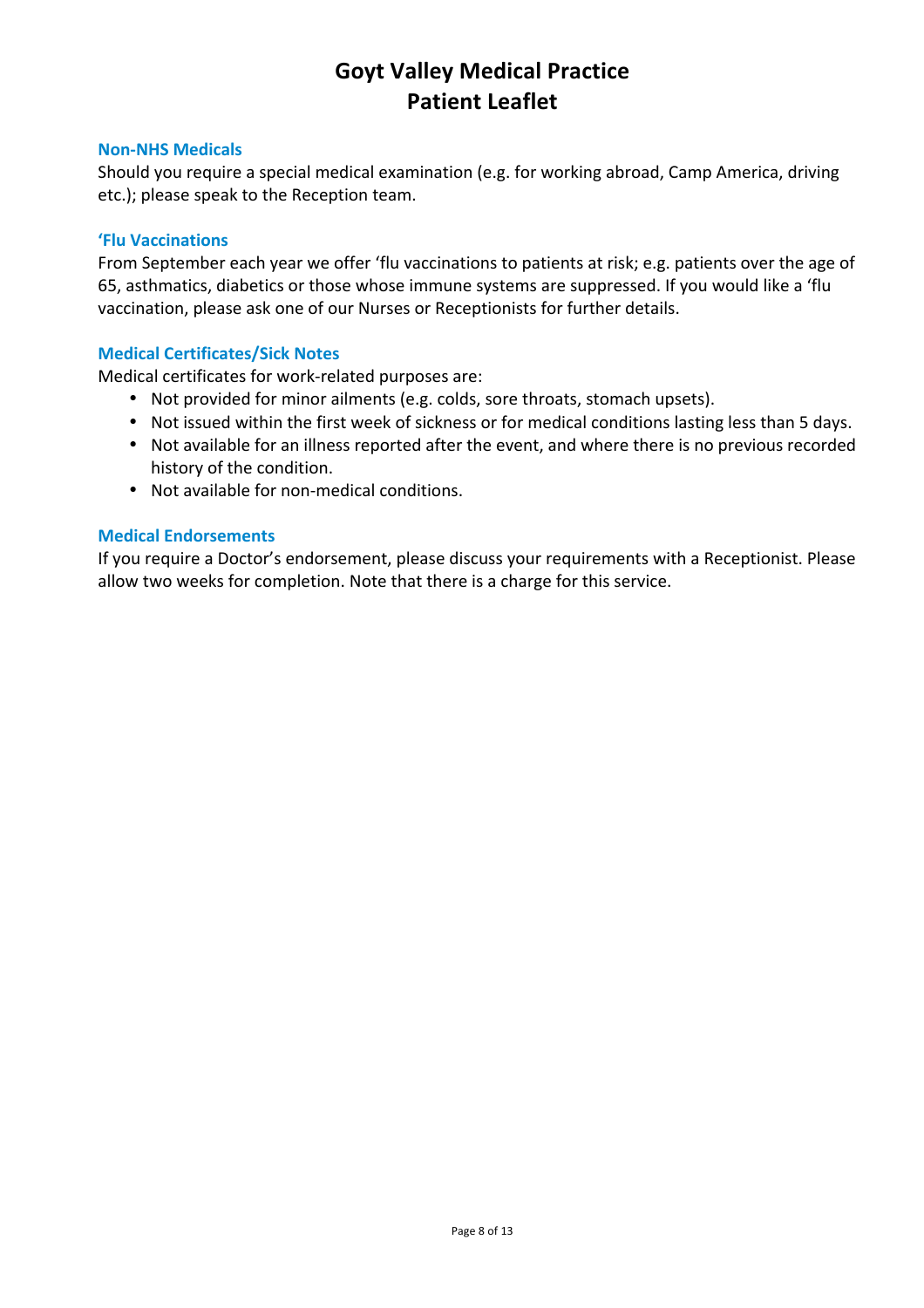## **Other
Information**

#### **Non‐English
Speakers**

Interpreter services for NHS consultations can be provided to non-English speakers. Notice is required and information is available from Reception on request.

#### **Visitors to the UK**

If you are visiting the UK from another country, please refer to the NHS Choices website for information
on
accessing
NHS
services
during
your
stay.

#### **Accessible
Information**

If you have special needs when discussing your health care, please tell our Receptionist and we will note this on your patient records. For example, if you need staff to face you so that you can read their lips, or if you require information in Braille or easy read format, please let us know.

#### **Patient
Confidentiality
and
Information
Sharing**

We respect your right to privacy and will always keep your health information confidential and secure.

It is important that the NHS keeps accurate and up-to-date records about your health and treatment so that those treating you can give you the best possible advice and care. These records are only available to those involved in your care and you should never be asked for personal medical information
by
anyone
not
involved
in
your
care.

You have a right to know what information we hold about you. If you would like to see your records, please
contact
the
Practice
Manager.

The website Health and Social Care Information Centre contains more information on confidentiality.

#### **Patient
Participation Group**

Patient participation enables patients, Doctors and the Practice to work together. The Goyt Valley Patient
Participation
Group:

- Helps patients to take more responsibility for their health.
- Contributes to the continuous improvement of services and quality of care.
- Fosters
improved
communication
between
the
Practice
and
patients.
- Provides practical support for the Practice and helps to implement change.

The Group meets bimonthly with the Practice Manager, and is always keen to recruit new members. If you
would
like
to
get
involved,
please
speak
with
the
Reception
team.
Details
of
meetings
are
posted on
the
noticeboards,
and
the
Chair
is
contactable
via
Reception.

Further general information about Patient Participation Group can be found on the National Association
for
Patient
Participation website.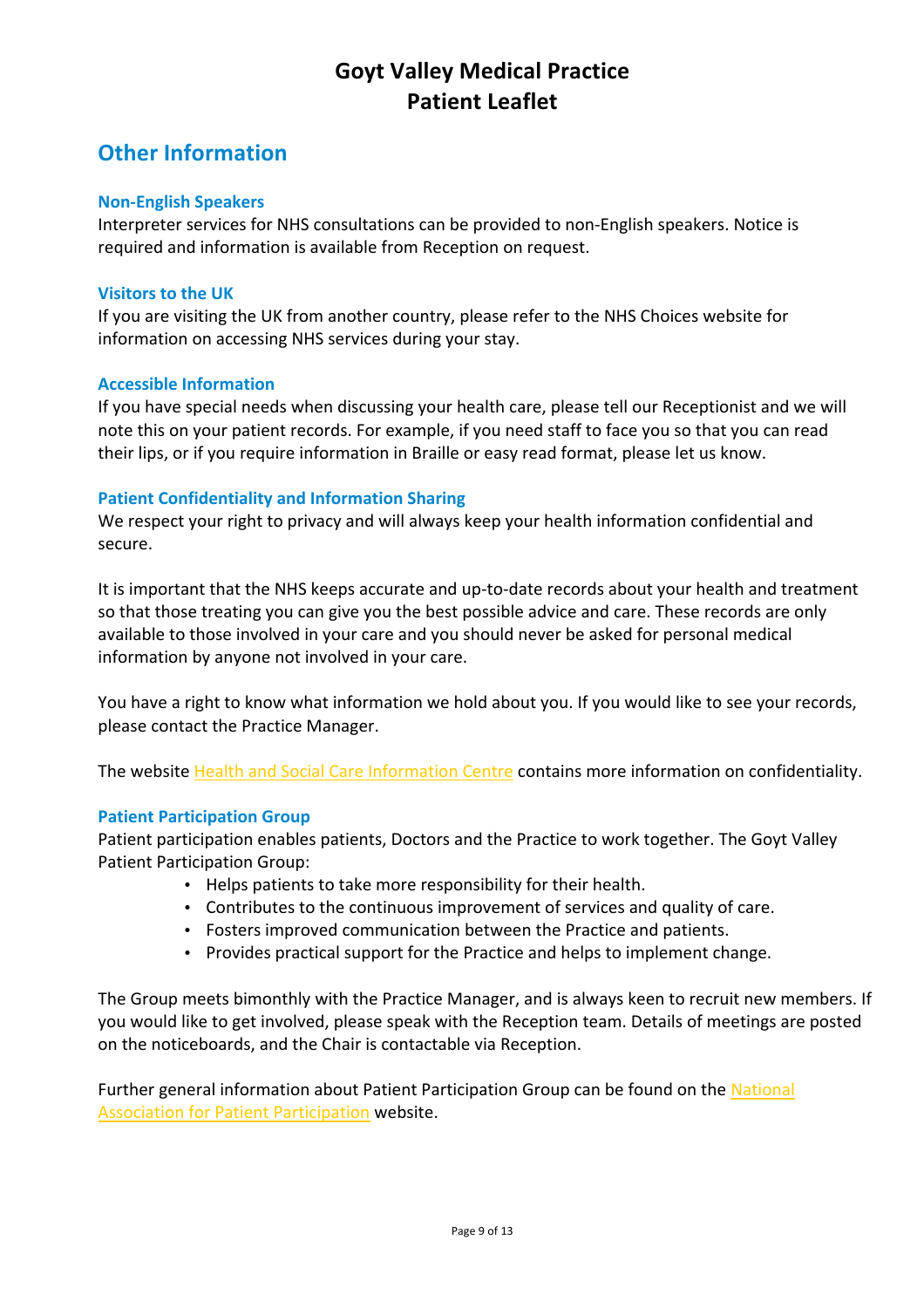#### **Patient
Suggestions**

If you have an idea or recommendation about how we can improve our services, there is a suggestion
box
located
in
the
Reception
area.

#### **Patient
Rights
and
Responsibilities**

Patients have the right to confidentiality, respect, good service, a friendly environment, and good
quality
care.
We
will
always
do
our
best
to
resolve
any
problems.

We undertake to seek appropriate consent for care including the care of children.

As patients we ask you to co-operate in your treatment, show patience at busy times, treat our staff well, keep your appointments, and help preserve a quiet and friendly environment in waiting
areas.

We will not tolerate our staff and patients being subjected to any of the following behaviours:

- Violence against any person, theft or wilful damage to our property.
- Threats, threatening behaviour or abusive language involving swearing or offensive
remarks
- Malicious allegations relating to members of staff, other patients or visitors.
- Offensive sexual gestures or behaviours.
- Derogatory racial or sexual remarks.
- Drug
dealing.
- Abusing alcohol or drugs. (Medically identified substance abuse problems will be
treated
appropriately).
- Other threats to staff e.g. dangerous pets.
- Excessive
noise.

Violence and abuse is a crime and we will press for the maximum possible penalty for anyone who behaves in a violent or abusive way. We will also withdraw services to that person and remove
them
from
our
patient
list.

#### **Complaints**

We aim to give a friendly and professional service to all our patients. If you have a concern about any aspect of our service, please let us know by speaking to your Doctor, our Practice Manager or Reception team. In the majority of cases, concerns can be resolved quite easily.

If you are not happy to raise the complaint directly with the Practice, you can contact the NHS England Customer Contact Centre who will manage your complaint. NHS England can be contacted as
follows:

Telephone: 0300
311
22
33 Email: england.contactus@nhs.net Post: NHS
England PO
Box
16738 Redditch B97
9PT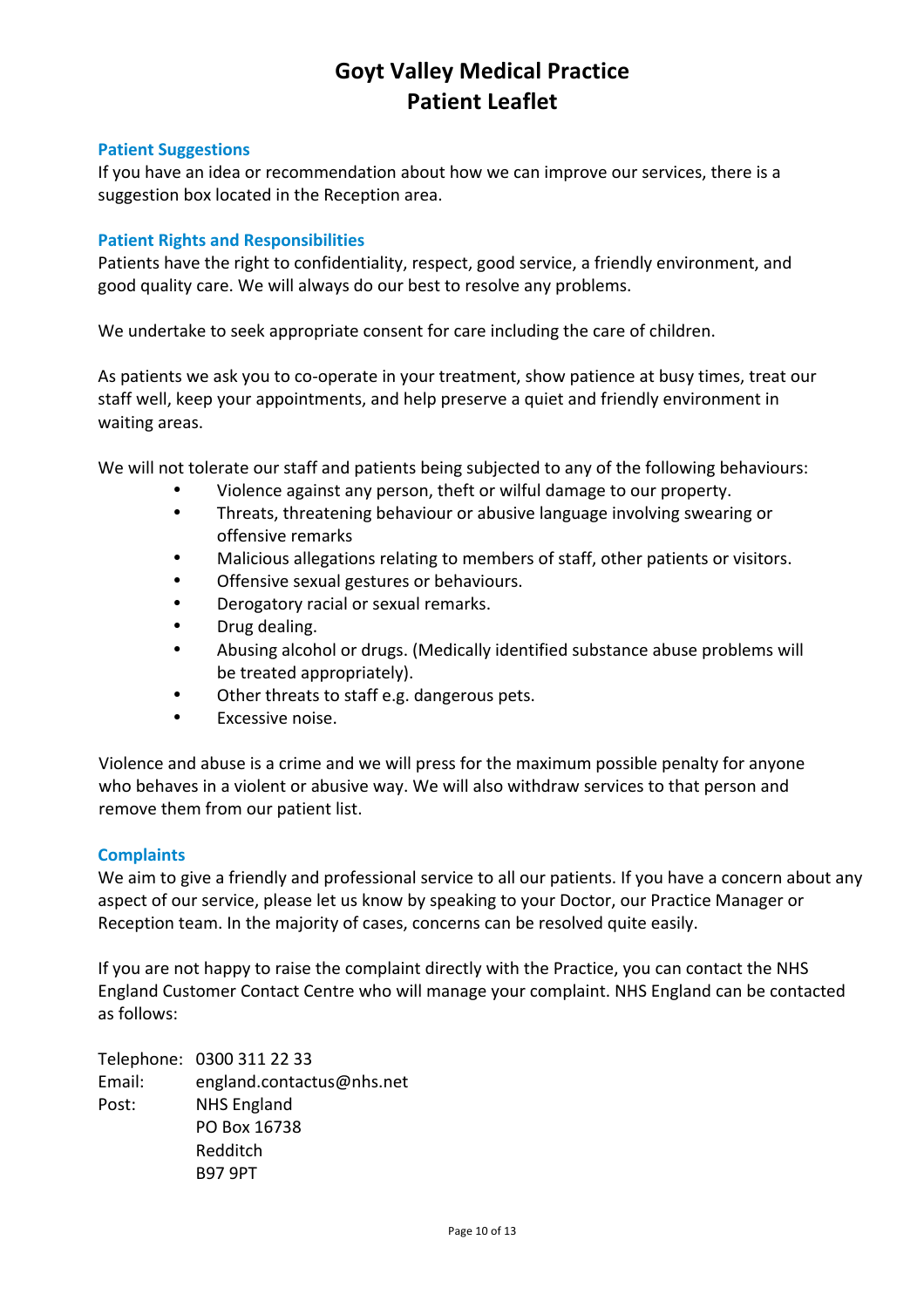If you are unhappy with the outcome of your complaint to the Practice, then you have the right to approach
the
Ombudsman
at:

The
Parliamentary
and
Health
Service
Ombudsman Millbank
Tower Millbank London SW1P
4QP Tel: 0345
015
4033 Website: www.ombudsman.org.uk

If you need further advice on how to make a complaint either please contact the Practice or the North
Derbyshire
Clinical
Commissioning
Group's
Patient
Advice
Liaison
Service
(PALS)
at:

CCG
Headquarters Nightingale
Close Off
Newbold
Road Chesterfield S41
7PF Tel: 01246
514000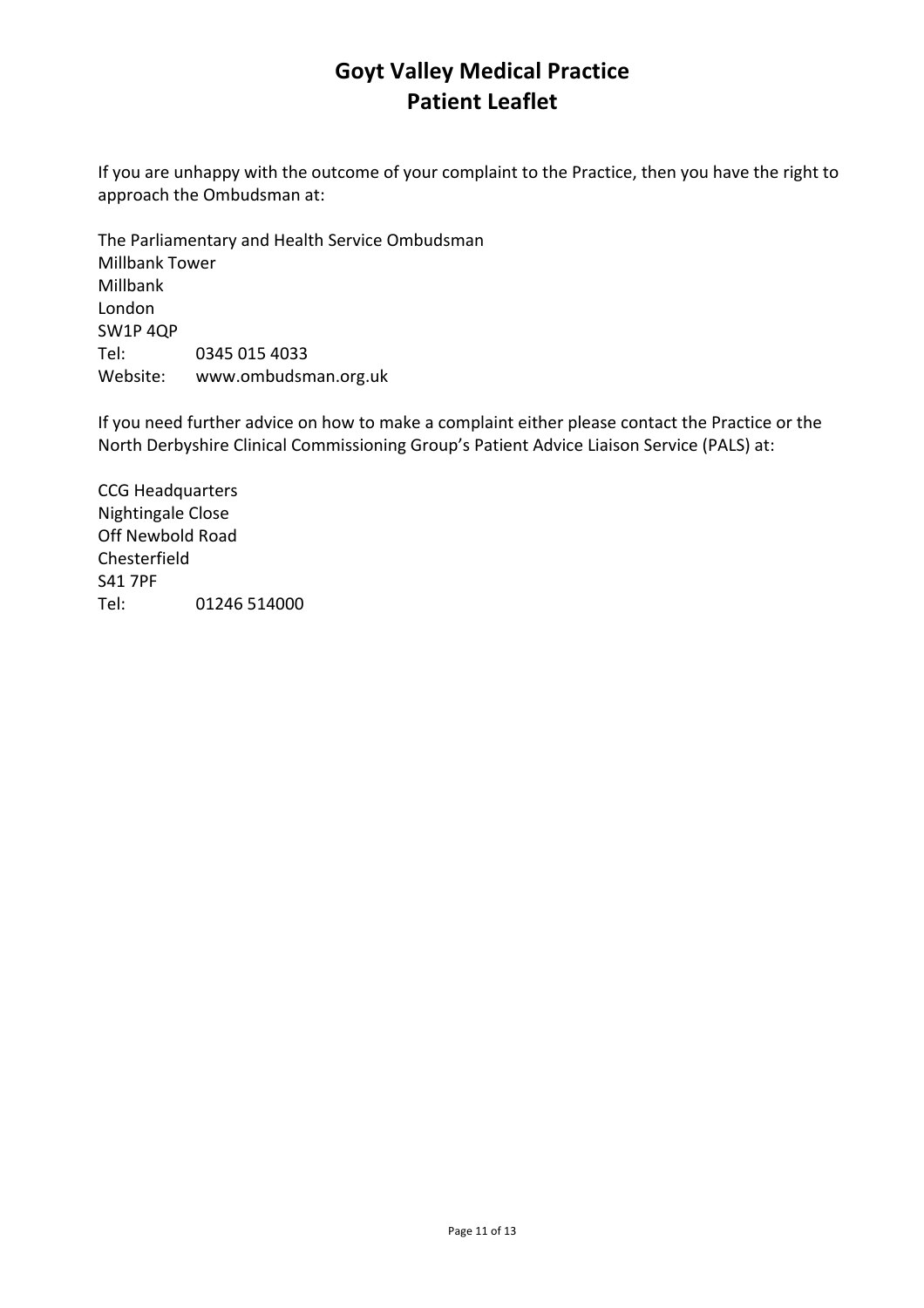## **Useful
Contacts**

#### **Goyt
Valley
Medical
&
Dental
Practice** www.gvmdp.co.uk

#### **Care Quality Commission Care Quality Commission**

CQC National Customer Service Centre<br>
Tel: 03000 616161 Citygate **Fax:** 03000 616171 **Gallowgate** Newcastle
upon
Tyne NE1
4PA

# Tel:
01663
735112

### Clinical Commissioning Group (North Derbyshire) www.northderbyshireccg.nhs.uk

North Derbyshire Tel: 01246 514 000 Off
Newbold
Road Chesterfield S41
7PF

### Clinical Commissioning Group (Stockport) www.stockportccg.nhs.uk

Heaton
Lane Stockport SK4
1BS

### **Health & Social Care Information Centre** www.hscic.gov.uk

### **NHS
Choices** www.nhs.uk

NHS Choices is the official website of the NHS in England and is the UK's biggest health website. The site provides a huge amount of information on hundreds of health conditions, including the symptoms, how to treat them and also more importantly how to prevent them. There is also a service directory which helps you find, choose and compare health, support and social care services
all
across
England.

B97
9PT

#### **NHS
Walk‐in
Clinic**

Hyde
Bank
Road New
Mills High
Peak SK22
4BP

#### **NHS** 111 111

Nightingale Close Fax: 01246 514 164

7th
Floor Tel:
0161
426 9900 Regent House **Fax:** 0161 426 5999

**NHS
England** www.england.nhs.uk PO Box 16738 Tel: 03003 112 233 Redditch Email:
england.contactus@nhs.net